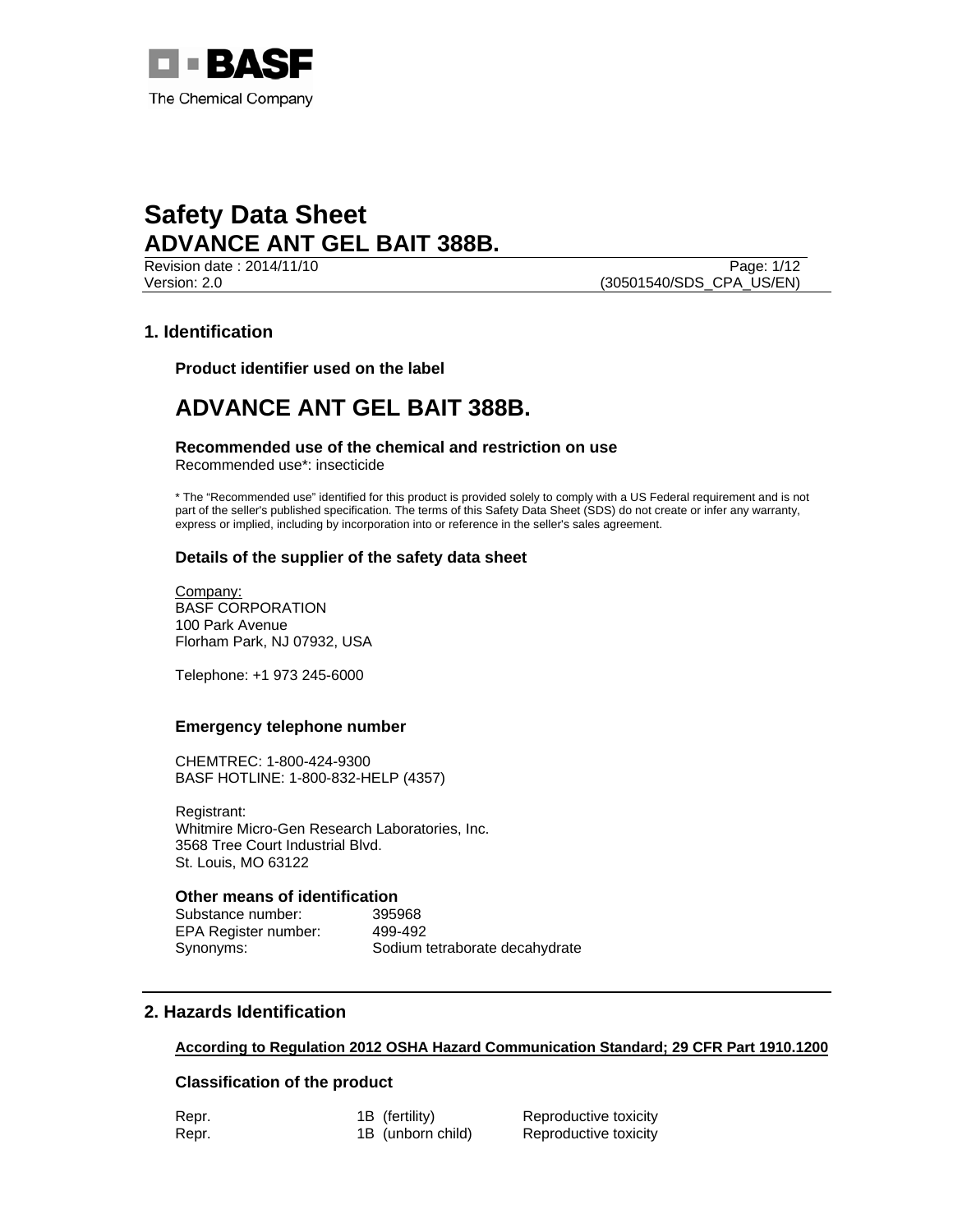Revision date : 2014/11/10 Page: 2/12 Version: 2.0 (30501540/SDS\_CPA\_US/EN)

## **Label elements**



Signal Word: Danger

| <b>Hazard Statement:</b><br>H360       | May damage fertility. May damage the unborn child.                               |  |  |  |
|----------------------------------------|----------------------------------------------------------------------------------|--|--|--|
| Precautionary Statements (Prevention): |                                                                                  |  |  |  |
| P280                                   | Wear protective gloves/protective clothing/eye protection/face<br>protection.    |  |  |  |
| P201                                   | Obtain special instructions before use.                                          |  |  |  |
| P202                                   | Do not handle until all safety precautions have been read and<br>understood.     |  |  |  |
| Precautionary Statements (Response):   |                                                                                  |  |  |  |
| P308 + P311                            | IF exposed or concerned: Call a POISON CENTER or doctor/physician.               |  |  |  |
| Precautionary Statements (Storage):    |                                                                                  |  |  |  |
| P405                                   | Store locked up.                                                                 |  |  |  |
| Precautionary Statements (Disposal):   |                                                                                  |  |  |  |
| P501                                   | Dispose of contents/container to hazardous or special waste collection<br>point. |  |  |  |

### **Hazards not otherwise classified**

Labeling of special preparations (GHS):

The following percentage of the mixture consists of components(s) with unknown hazards regarding the acute toxicity: 40 % dermal

The following percentage of the mixture consists of components(s) with unknown hazards regarding the acute toxicity: 42 % Inhalation - vapour

The following percentage of the mixture consists of components(s) with unknown hazards regarding the acute toxicity: 42 % Inhalation - mist

#### **According to Regulation 1994 OSHA Hazard Communication Standard; 29 CFR Part 1910.1200**

### **Emergency overview**

CAUTION: KEEP OUT OF REACH OF CHILDREN. KEEP OUT OF REACH OF DOMESTIC ANIMALS. HARMFUL IF SWALLOWED. May cause eye irritation. Wash thoroughly after handling. Avoid contact with eyes.

## **3. Composition / Information on Ingredients**

**According to Regulation 2012 OSHA Hazard Communication Standard; 29 CFR Part 1910.1200**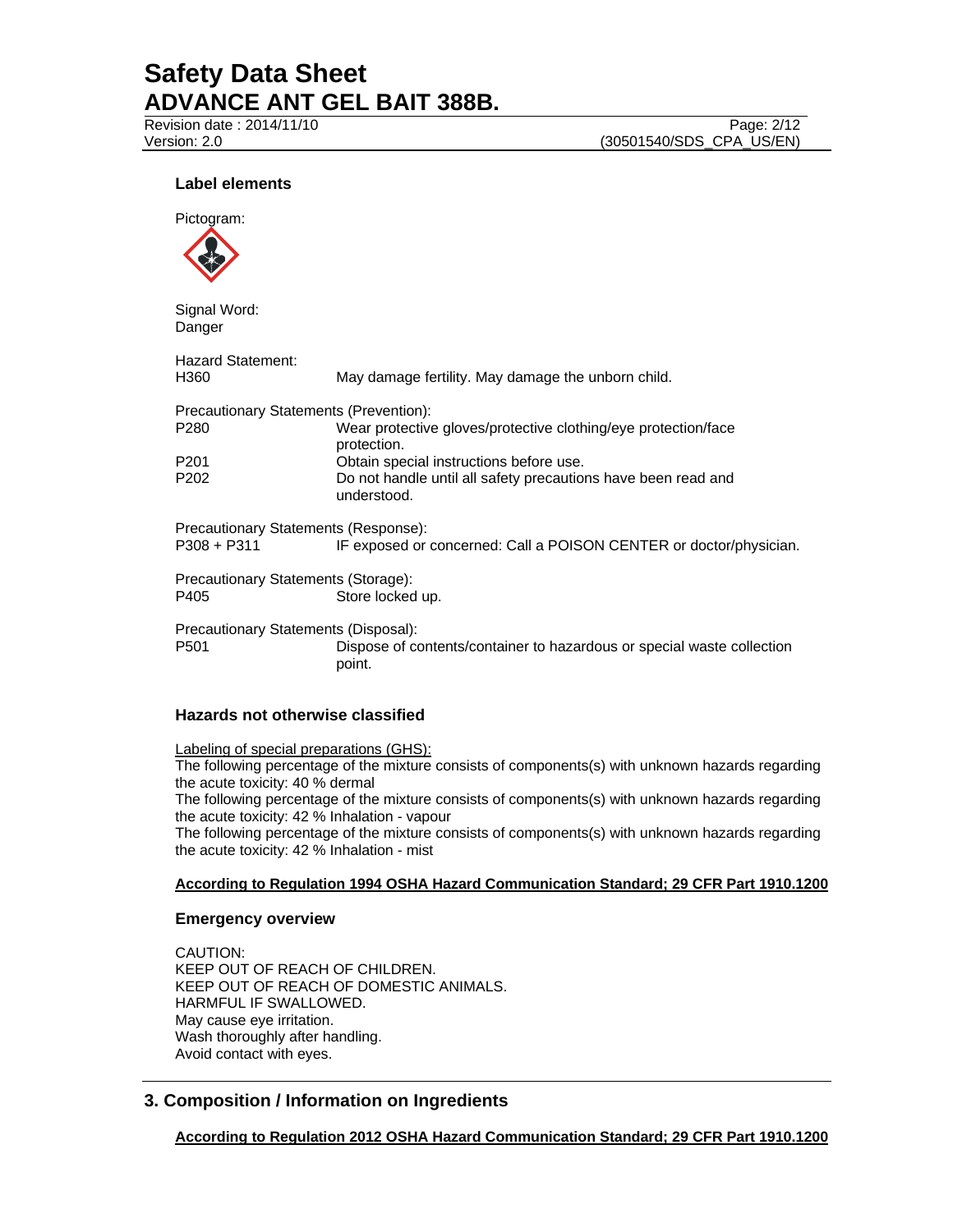Revision date:  $2014/11/10$ Version: 2.0

| Page: 3/12               |  |
|--------------------------|--|
| (30501540/SDS_CPA_US/EN) |  |

| <b>CAS Number</b> | Content (W/W) | <b>Chemical name</b> |
|-------------------|---------------|----------------------|
| 1303-96-4         | 5.4 %         | Borax                |

#### **According to Regulation 1994 OSHA Hazard Communication Standard; 29 CFR Part 1910.1200**

1303-96-4 5.4 % Borax

**CAS Number Content (W/W) Chemical name** 94.6 % Proprietary ingredients

## **4. First-Aid Measures**

#### **Description of first aid measures**

#### **General advice:**

First aid personnel should pay attention to their own safety. If the patient is likely to become unconscious, place and transport in stable sideways position (recovery position). Immediately remove contaminated clothing.

#### **If inhaled:**

Keep patient calm, remove to fresh air, seek medical attention.

#### **If on skin:**

Immediately wash thoroughly with soap and water, seek medical attention.

#### **If in eyes:**

Wash affected eyes for at least 15 minutes under running water with eyelids held open.

#### **If swallowed:**

Rinse mouth immediately and then drink plenty of water, induce vomiting, seek medical attention.

## **Most important symptoms and effects, both acute and delayed**

Symptoms: No significant reaction of the human body to the product known.

### **Indication of any immediate medical attention and special treatment needed**

Note to physician<br>Treatment:

Treat according to symptoms (decontamination, vital functions), no known specific antidote.

## **5. Fire-Fighting Measures**

### **Extinguishing media**

Suitable extinguishing media: foam, dry powder, carbon dioxide

### **Special hazards arising from the substance or mixture**

Hazards during fire-fighting: carbon monoxide, carbon dioxide, If product is heated above decomposition temperature, toxic vapours will be released. The substances/groups of substances mentioned can be released in case of fire.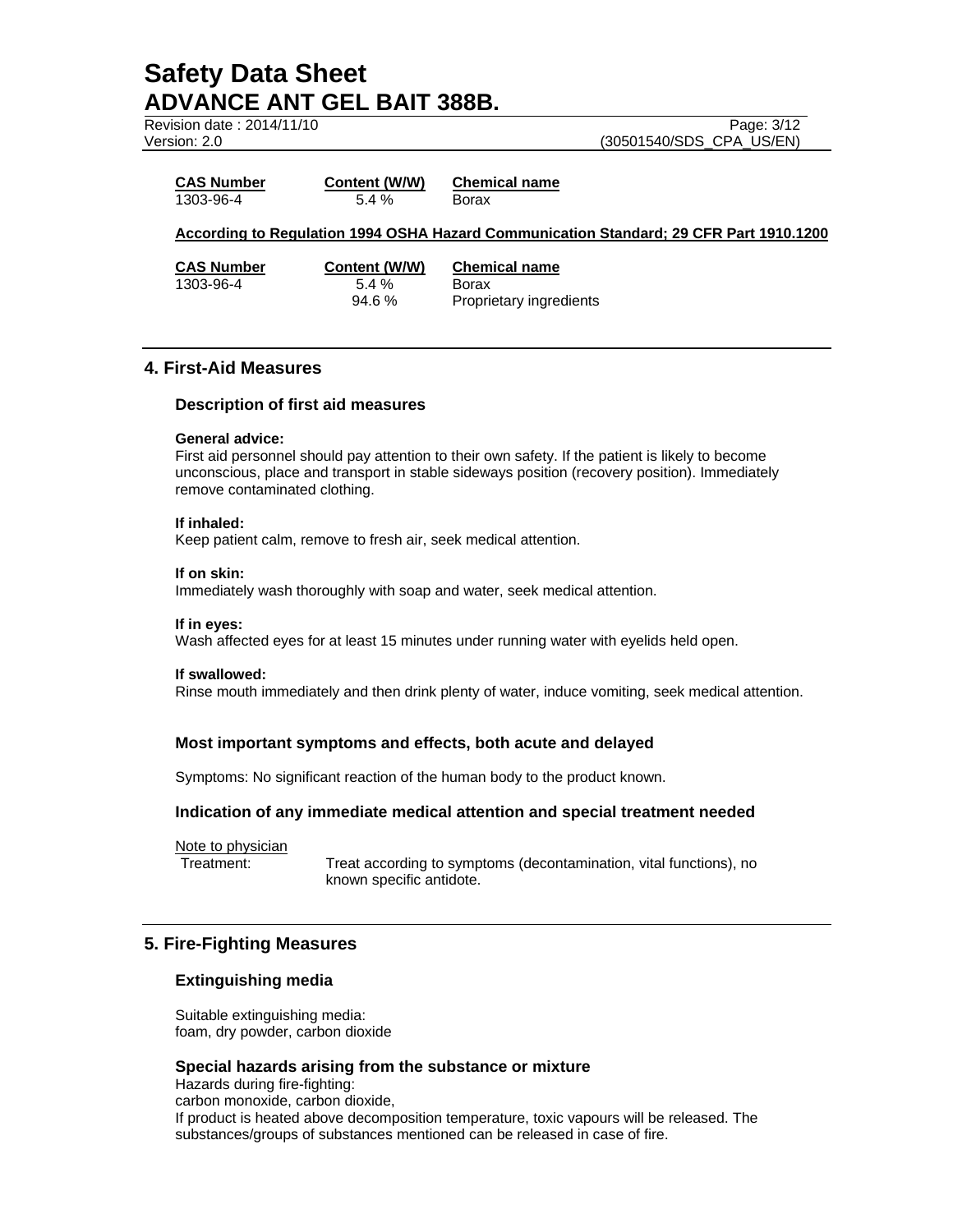Revision date : 2014/11/10 Page: 4/12 Version: 2.0 (30501540/SDS\_CPA\_US/EN)

#### **Advice for fire-fighters**

Protective equipment for fire-fighting:

Firefighters should be equipped with self-contained breathing apparatus and turn-out gear.

#### **Further information:**

Evacuate area of all unnecessary personnel. Contain contaminated water/firefighting water. Do not allow to enter drains or waterways.

### **6. Accidental release measures**

#### **Personal precautions, protective equipment and emergency procedures**

Take appropriate protective measures. Clear area. Shut off source of leak only under safe conditions. Extinguish sources of ignition nearby and downwind. Ensure adequate ventilation. Wear suitable personal protective clothing and equipment.

#### **Environmental precautions**

Do not discharge into the subsoil/soil. Do not discharge into drains/surface waters/groundwater. Contain contaminated water/firefighting water. A spill of or in excess of the reportable quantity requires notification to state, local and national emergency authorities. This product is not regulated by CERCLA ('Superfund').

#### **Methods and material for containment and cleaning up**

Dike spillage. Pick up with suitable absorbent material. Spilled substance/product should be recovered and applied according to label rates whenever possible. If application of spilled substance/product is not possible, then spills should be contained, solidified, and placed in suitable containers for disposal. After decontamination, spill area can be washed with water. Collect wash water for approved disposal.

### **7. Handling and Storage**

#### **Precautions for safe handling**

RECOMMENDATIONS ARE FOR MANUFACTURING, COMMERCIAL BLENDING, AND PACKAGING WORKERS. PESTICIDE APPLICATORS & WORKERS must refer to the Product Label and Directions for Use attached to the product. Provide good ventilation of working area (local exhaust ventilation if necessary). Keep away from sources of ignition - No smoking. Keep container tightly sealed. Protect against heat. Handle and open container with care. Do not open until ready to use. Once container is opened, content should be used as soon as possible. Provide means for controlling leaks and spills. Follow label warnings even after container is emptied. The substance/ product may be handled only by appropriately trained personnel. Avoid all direct contact with the substance/product. Avoid contact with the skin, eyes and clothing. Avoid inhalation of dusts/mists/vapours. Wear suitable personal protective clothing and equipment.

#### Protection against fire and explosion:

The relevant fire protection measures should be noted. Fire extinguishers should be kept handy. Avoid all sources of ignition: heat, sparks, open flame. Avoid extreme heat. Ground all transfer equipment properly to prevent electrostatic discharge. Electrostatic discharge may cause ignition.

#### **Conditions for safe storage, including any incompatibilities**

Segregate from incompatible substances. Segregate from foods and animal feeds. Segregate from textiles and similar materials.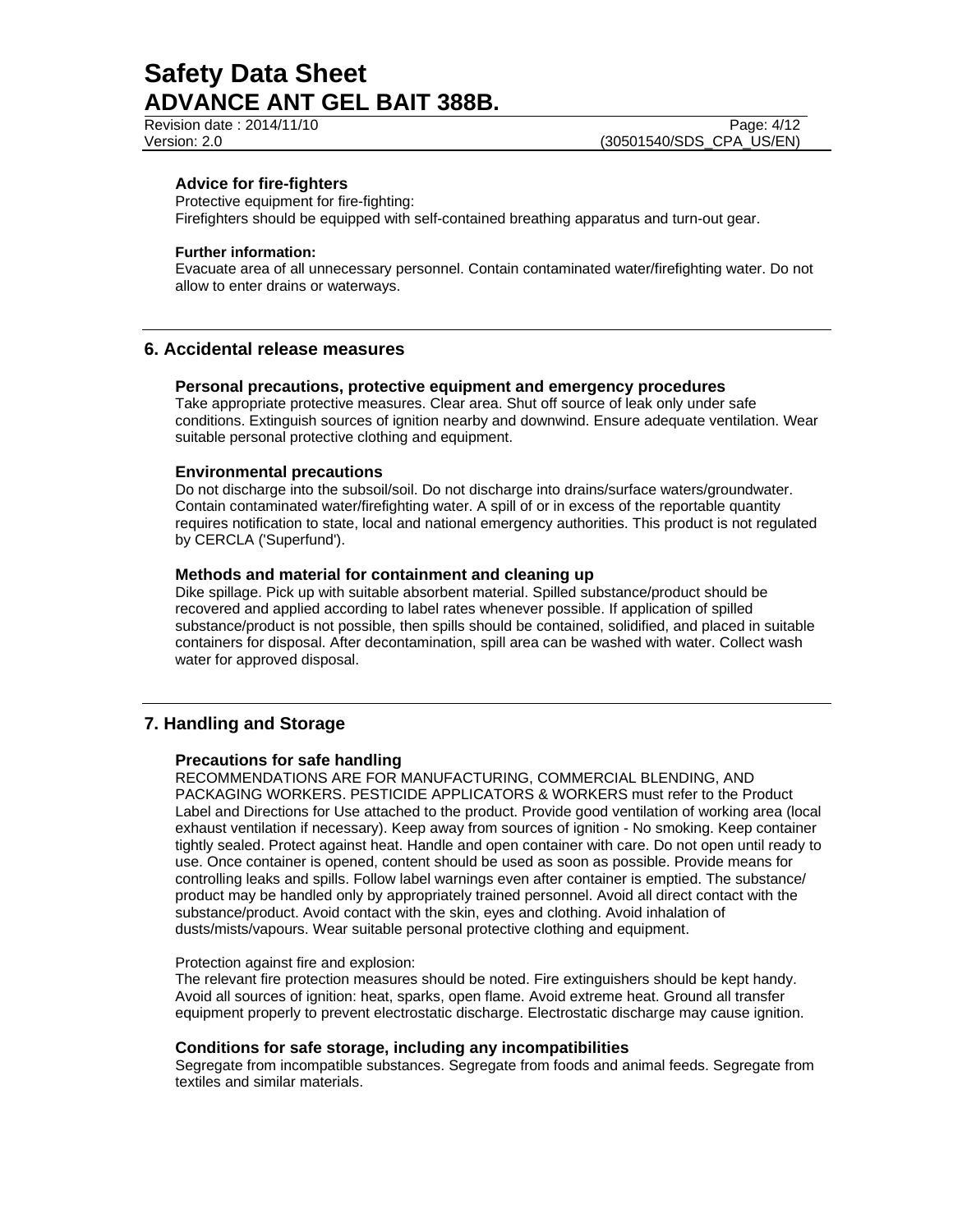Revision date : 2014/11/10 Page: 5/12

Version: 2.0 (30501540/SDS\_CPA\_US/EN)

Further information on storage conditions: Keep only in the original container in a cool, dry, wellventilated place away from ignition sources, heat or flame. Protect containers from physical damage. Protect against contamination. The authority permits and storage regulations must be observed.

Storage stability:

May be kept indefinitely if stored properly.

If an expiry date is mentioned on the packaging/label this takes priority over the statements on storage duration in this safety data sheet.

## **8. Exposure Controls/Personal Protection**

**Users of a pesticidal product should refer to the product label for personal protective equipment requirements.** 

#### **Components with occupational exposure limits**

| Sucrose                         | OSHA PEL                     | PEL 5 mg/m3 Respirable fraction; PEL 15<br>mg/m3 Total dust; TWA value 15 mg/m3 Total<br>dust; TWA value 5 mg/m3 Respirable fraction                                                        |
|---------------------------------|------------------------------|---------------------------------------------------------------------------------------------------------------------------------------------------------------------------------------------|
|                                 | <b>ACGIH TLV</b>             | TWA value 10 mg/m3 :                                                                                                                                                                        |
| <b>Borax</b>                    | OSHA PEL<br><b>ACGIH TLV</b> | TWA value 10 mg/m3 :<br>TWA value 2 mg/m3 Inhalable fraction; STEL<br>value 6 mg/m3 Inhalable fraction; STEL value<br>6 mg/m3 Inhalable fraction ; TWA value 2<br>mg/m3 Inhalable fraction: |
| Boron sodium oxide<br>(B4Na2O7) | OSHA PEL<br><b>ACGIH TLV</b> | TWA value 10 mg/m3 :<br>TWA value 2 mg/m3 Inhalable fraction; STEL<br>value 6 mg/m3 Inhalable fraction; STEL value<br>6 mg/m3 Inhalable fraction; TWA value 2<br>mg/m3 Inhalable fraction:  |

#### **Advice on system design:**

Whenever possible, engineering controls should be used to minimize the need for personal protective equipment.

#### **Personal protective equipment**

#### **RECOMMENDATIONS FOR MANUFACTURING, COMMERCIAL BLENDING, AND PACKAGING WORKERS:**

#### **Respiratory protection:**

Wear respiratory protection if ventilation is inadequate. Wear a NIOSH-certified (or equivalent) organic vapour/particulate respirator. For situations where the airborne concentrations may exceed the level for which an air purifying respirator is effective, or where the levels are unknown or Immediately Dangerous to Life or Health (IDLH), use NIOSH-certified full facepiece pressure demand self-contained breathing apparatus (SCBA) or a full facepiece pressure demand supplied-air respirator (SAR) with escape provisions.

#### **Hand protection:**

Chemical resistant protective gloves, Protective glove selection must be based on the user's assessment of the workplace hazards.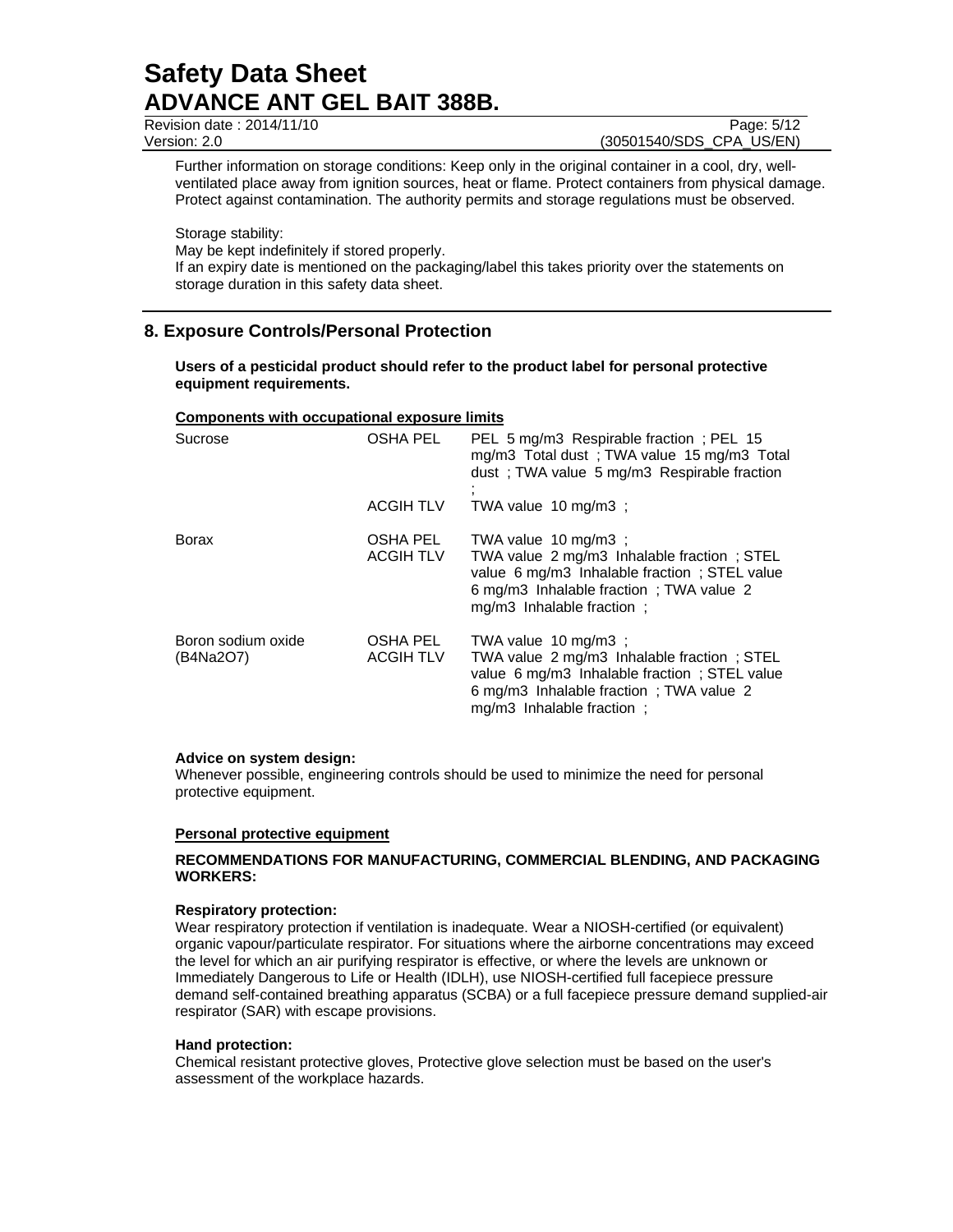Revision date : 2014/11/10 **Page: 6/12** Version: 2.0 (30501540/SDS\_CPA\_US/EN)

#### **Eye protection:**

Safety glasses with side-shields. Tightly fitting safety goggles (chemical goggles). Wear face shield if splashing hazard exists.

#### **Body protection:**

Body protection must be chosen depending on activity and possible exposure, e.g. head protection, apron, protective boots, chemical-protection suit.

#### **General safety and hygiene measures:**

RECOMMENDATIONS FOR MANUFACTURING, COMMERCIAL BLENDING, AND PACKAGING WORKERS Wear long sleeved work shirt and long work pants in addition to other stated personal protective equipment. Work place should be equipped with a shower and an eye wash. Handle in accordance with good industrial hygiene and safety practice. Personal protective equipment should be decontaminated prior to reuse. Gloves must be inspected regularly and prior to each use. Replace if necessary (e.g. pinhole leaks). Take off immediately all contaminated clothing. Store work clothing separately. Hands and/or face should be washed before breaks and at the end of the shift. No eating, drinking, smoking or tobacco use at the place of work. Keep away from food, drink and animal feeding stuffs.

## **9. Physical and Chemical Properties**

| Form:<br>Odour:                                         | gel<br>odourless                                                                                                         |                                                                             |  |
|---------------------------------------------------------|--------------------------------------------------------------------------------------------------------------------------|-----------------------------------------------------------------------------|--|
| Odour threshold:                                        |                                                                                                                          | not applicable, odour not perceivable                                       |  |
| Colour:<br>pH value:                                    | clear<br>approx. 8 - 10                                                                                                  | $(10 \text{ g/l}, 23.5 \text{ °C})$                                         |  |
| Melting point:                                          | < 20 °C                                                                                                                  | Information applies to the solvent.                                         |  |
| Boiling point:                                          | approx. 100 °C                                                                                                           | Information based on the main<br>components.                                |  |
| Flash point:                                            |                                                                                                                          | A flash point determination is                                              |  |
|                                                         |                                                                                                                          | unnecessary due to the high water<br>content.                               |  |
| Flammability:                                           | not applicable                                                                                                           |                                                                             |  |
| Lower explosion limit:                                  |                                                                                                                          | As a result of our experience with this<br>product and our knowledge of its |  |
|                                                         |                                                                                                                          | composition we do not expect any hazard                                     |  |
|                                                         |                                                                                                                          | as long as the product is used<br>appropriately and in accordance with the  |  |
|                                                         |                                                                                                                          | intended use.                                                               |  |
| Upper explosion limit:                                  |                                                                                                                          | As a result of our experience with this                                     |  |
|                                                         |                                                                                                                          | product and our knowledge of its<br>composition we do not expect any hazard |  |
|                                                         |                                                                                                                          | as long as the product is used                                              |  |
|                                                         |                                                                                                                          | appropriately and in accordance with the<br>intended use.                   |  |
| Vapour pressure:                                        | approx. 23.4 hPa                                                                                                         | (20 °C)<br>Information based on the main                                    |  |
|                                                         |                                                                                                                          | components.                                                                 |  |
| Density:                                                | approx. 1.22<br>g/cm3                                                                                                    | (25 °C)                                                                     |  |
| Vapour density:                                         |                                                                                                                          | not applicable                                                              |  |
| Partitioning coefficient n-<br>octanol/water (log Pow): |                                                                                                                          | not applicable                                                              |  |
| Self-ignition<br>temperature:                           |                                                                                                                          | not self-igniting                                                           |  |
| Thermal decomposition:                                  | carbon monoxide, carbon dioxide                                                                                          |                                                                             |  |
|                                                         | Stable at ambient temperature. If product is heated above<br>decomposition temperature toxic vapours may be released. To |                                                                             |  |
|                                                         |                                                                                                                          | avoid thermal decomposition, do not overheat.                               |  |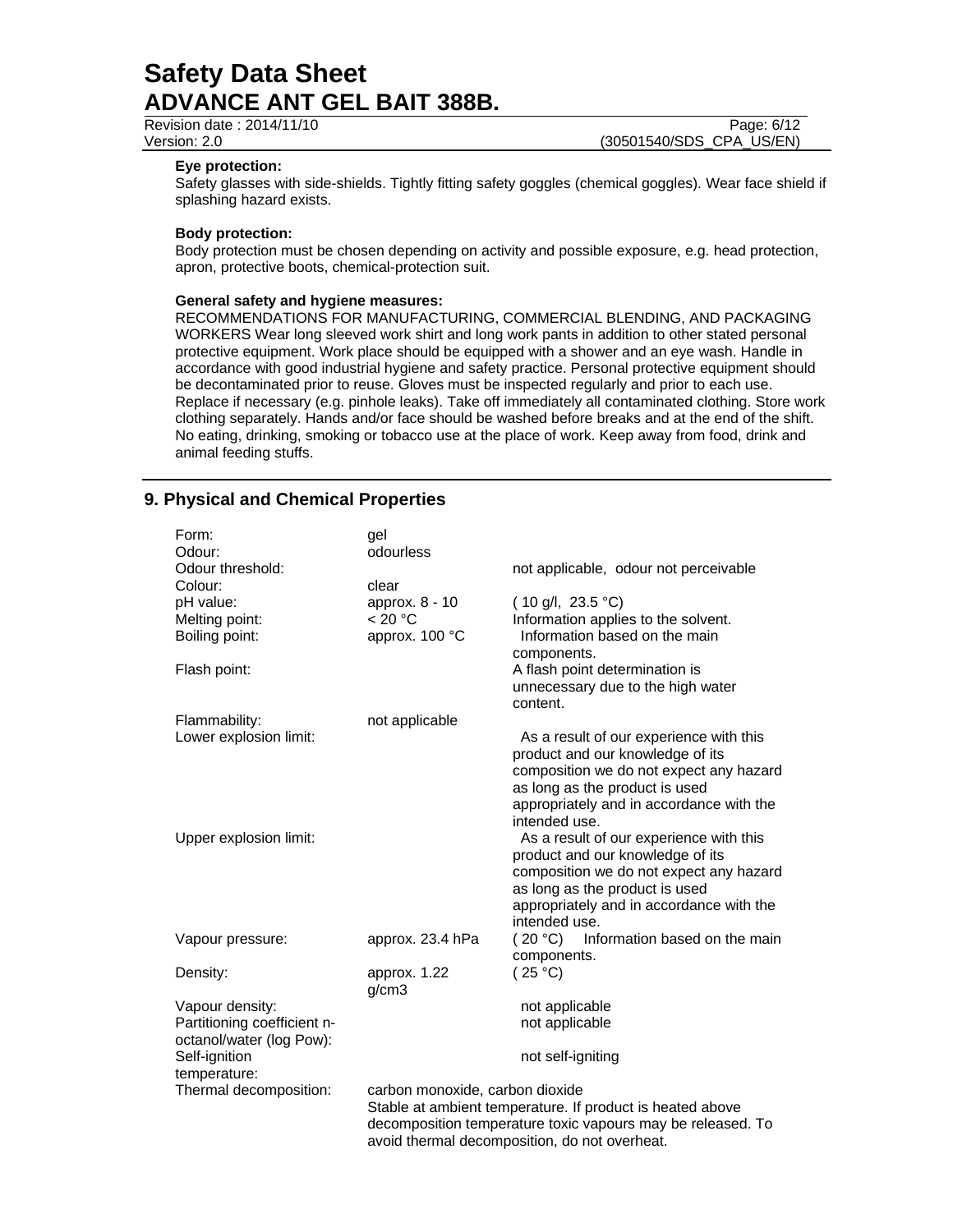Revision date : 2014/11/10 Page: 7/12 Version: 2.0 (30501540/SDS\_CPA\_US/EN) Viscosity, dynamic: approx. 9 mPa.s (approx. 22.5 °C) Solubility in water:  $\qquad \qquad$  dispersible Evaporation rate: not applicable Other Information: If necessary, information on other physical and chemical parameters is indicated in this section.

## **10. Stability and Reactivity**

#### **Reactivity**

No hazardous reactions if stored and handled as prescribed/indicated.

Corrosion to metals: Corrosive effects to metal are not anticipated.

Oxidizing properties: Based on its structural properties the product is not classified as oxidizing.

#### **Chemical stability**

The product is stable if stored and handled as prescribed/indicated.

#### **Possibility of hazardous reactions**

The product is chemically stable.

#### **Conditions to avoid**

Avoid all sources of ignition: heat, sparks, open flame. Avoid prolonged storage. Avoid electro-static discharge. Avoid contamination. Avoid prolonged exposure to extreme heat. Avoid extreme temperatures.

#### **Incompatible materials**

strong reducing agents, strong oxidizing agents

#### **Hazardous decomposition products**

Decomposition products:

No hazardous decomposition products if stored and handled as prescribed/indicated., Prolonged thermal loading can result in products of degradation being given off.

Thermal decomposition: Possible thermal decomposition products: carbon monoxide, carbon dioxide Stable at ambient temperature. If product is heated above decomposition temperature toxic vapours may be released. To avoid thermal decomposition, do not overheat.

## **11. Toxicological information**

#### **Primary routes of exposure**

Routes of entry for solids and liquids are ingestion and inhalation, but may include eye or skin contact. Routes of entry for gases include inhalation and eye contact. Skin contact may be a route of entry for liquefied gases.

### **Acute Toxicity/Effects**

Acute toxicity

Assessment of acute toxicity: Relatively nontoxic after single ingestion. Relatively nontoxic after short-term skin contact.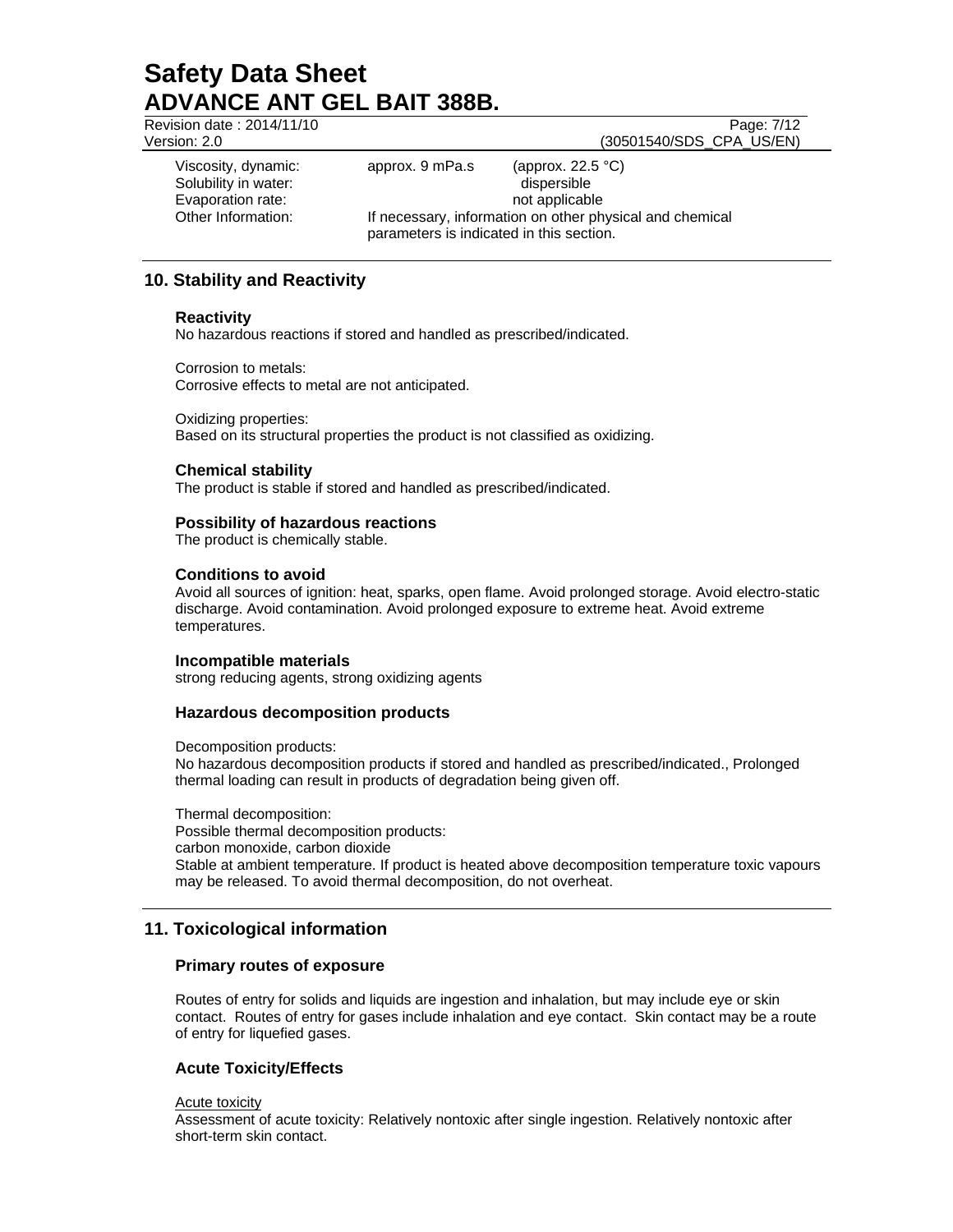Revision date : 2014/11/10 Page: 8/12

Version: 2.0 (30501540/SDS\_CPA\_US/EN)

#### Oral

Type of value: LD50 Species: rat (male/female) Value: > 5,000 mg/kg

#### Inhalation

*Information on: Borax Type of value: LC50 Species: rat Value: > 2.03 mg/l Exposure time: 4 h No mortality was observed.*  ----------------------------------

Dermal Type of value: LD50 Species: rat (male/female) Value: > 5,000 mg/kg

Irritation / corrosion Assessment of irritating effects: May cause slight but temporary irritation to the eyes. May cause slight irritation to the skin.

Skin Species: rabbit

**Eye** Species: rabbit

Sensitization Assessment of sensitization: Skin sensitizing effects were not observed in animal studies.

Buehler test Species: guinea pig Result: Non-sensitizing.

#### **Chronic Toxicity/Effects**

Repeated dose toxicity

Assessment of repeated dose toxicity: The product has not been tested. The statement has been derived from the properties of the individual components.

*Information on: Borax Assessment of repeated dose toxicity: The substance may cause damage to the testes after repeated ingestion.*  ----------------------------------

#### **Genetic toxicity**

Assessment of mutagenicity: The product has not been tested. The statement has been derived from the properties of the individual components. Mutagenicity tests revealed no genotoxic potential.

#### **Carcinogenicity**

Assessment of carcinogenicity: The product has not been tested. The statement has been derived from the properties of the individual components. The results of various animal studies gave no indication of a carcinogenic effect.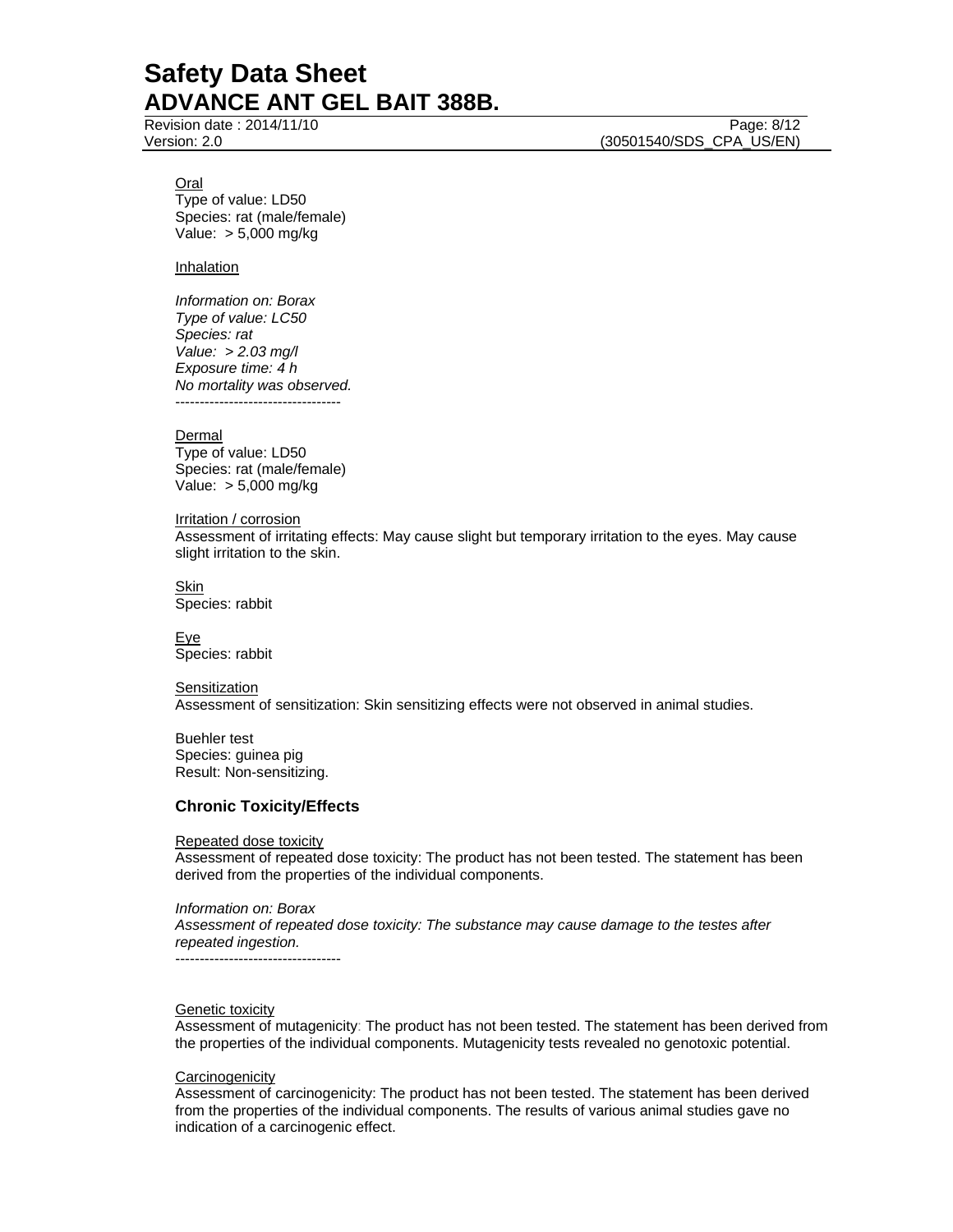Revision date : 2014/11/10 **Page: 9/12** 

Version: 2.0 (30501540/SDS\_CPA\_US/EN)

#### Reproductive toxicity

Assessment of reproduction toxicity: The product has not been tested. The statement has been derived from the properties of the individual components.

*Information on: Borax* 

*Assessment of reproduction toxicity: Causes impairment of fertility in laboratory animals.*  ----------------------------------

#### **Teratogenicity**

Assessment of teratogenicity: The product has not been tested. The statement has been derived from the properties of the individual components.

*Information on: Borax Assessment of teratogenicity: The substance caused malformations/developmental toxicity in laboratory animals.* 

----------------------------------

Other Information Misuse can be harmful to health.

### **Symptoms of Exposure**

No significant reaction of the human body to the product known.

## **12. Ecological Information**

#### **Toxicity**

Aquatic toxicity

Assessment of aquatic toxicity:

There is a high probability that the product is not acutely harmful to fish. There is a high probability that the product is not acutely harmful to aquatic invertebrates. There is a high probability that the product is not acutely harmful to aquatic plants.

**Toxicity to fish** 

*Information on: Borax No observed effect concentration (24 h) 2,500 mg/l, Salmo gairdneri, syn. O. mykiss (Fish test acute, static) Literature data.*  ----------------------------------

Aquatic invertebrates

*Information on: Borax LC50 (48 h) 4,970 mg/l, Daphnia magna (other) Literature data.*  ----------------------------------

Aquatic plants

*Information on: Borax EC50 (96 h) 1,198 mg/l, Scenedesmus subspicatus (DIN 38412 Part 9) Literature data.*  ----------------------------------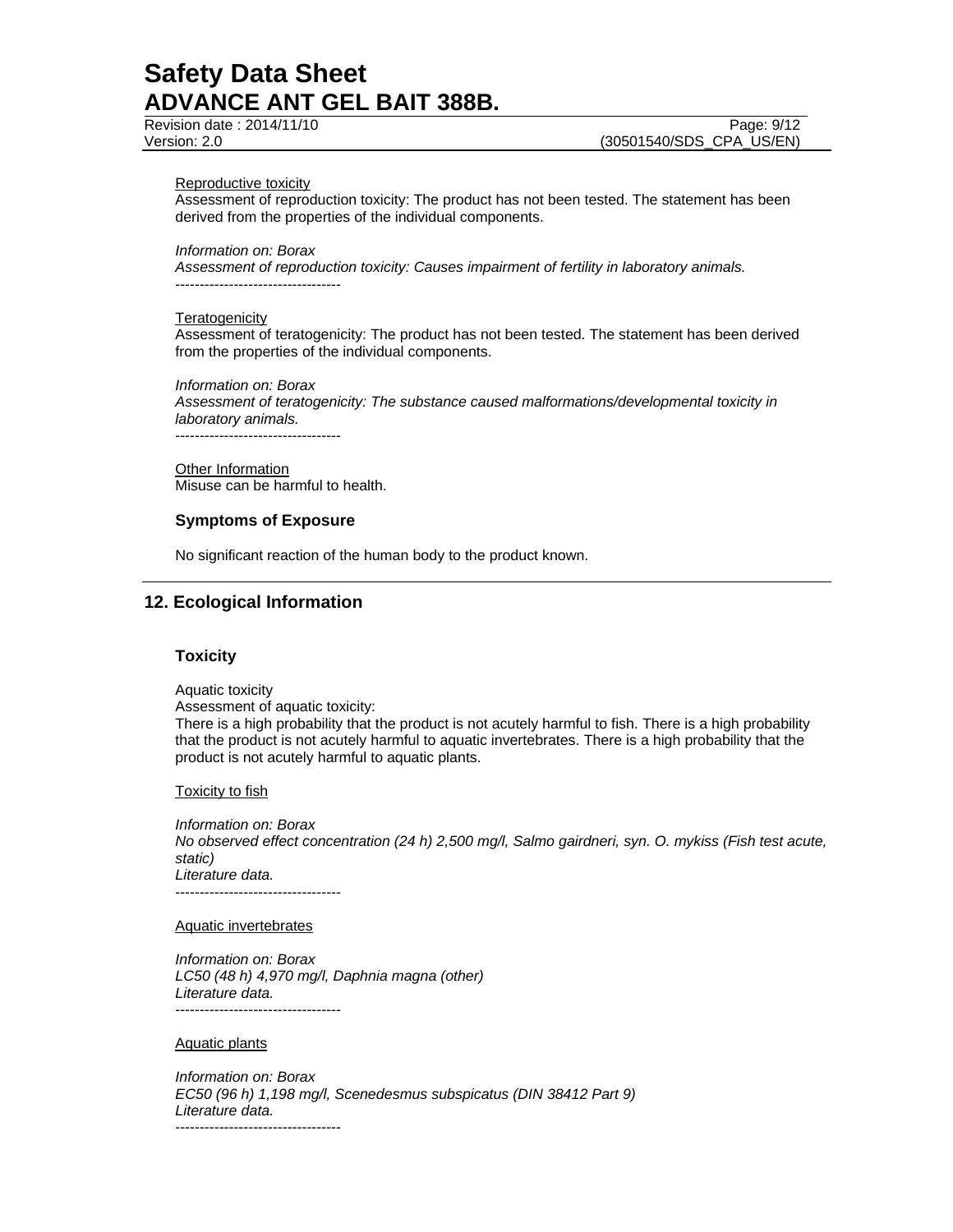#### **Persistence and degradability**

Assessment biodegradation and elimination (H2O) The product has not been tested. The statement has been derived from the properties of the individual components.

#### **Bioaccumulative potential**

Assessment bioaccumulation potential The product has not been tested. The statement has been derived from the properties of the individual components.

Bioaccumulation potential

*Information on: Borax* 

*Accumulation in organisms is not to be expected. Literature data.*  ----------------------------------

#### **Mobility in soil**

Assessment transport between environmental compartments The product has not been tested. The statement has been derived from the properties of the individual components.

Following exposure to soil, the product trickles away and can - dependant on degradation - be transported to deeper soil areas with larger water loads.

#### **Additional information**

Other ecotoxicological advice: Do not discharge product into the environment without control.

### **13. Disposal considerations**

#### **Waste disposal of substance:**

Pesticide wastes are regulated. If pesticide wastes cannot be disposed of according to label instructions, contact the State Pesticide or Environmental Control Agency or the Hazardous Waste representative at the nearest EPA Regional Office for guidance.

#### **Container disposal:**

Rinse thoroughly at least three times (triple rinse) in accordance with EPA recommendations. Consult state or local disposal authorities for approved alternative procedures such as container recycling. Recommend crushing, puncturing or other means to prevent unauthorized use of used containers.

## **14. Transport Information**

**Land transport**  USDOT

Not classified as a dangerous good under transport regulations

**Sea transport**  IMDG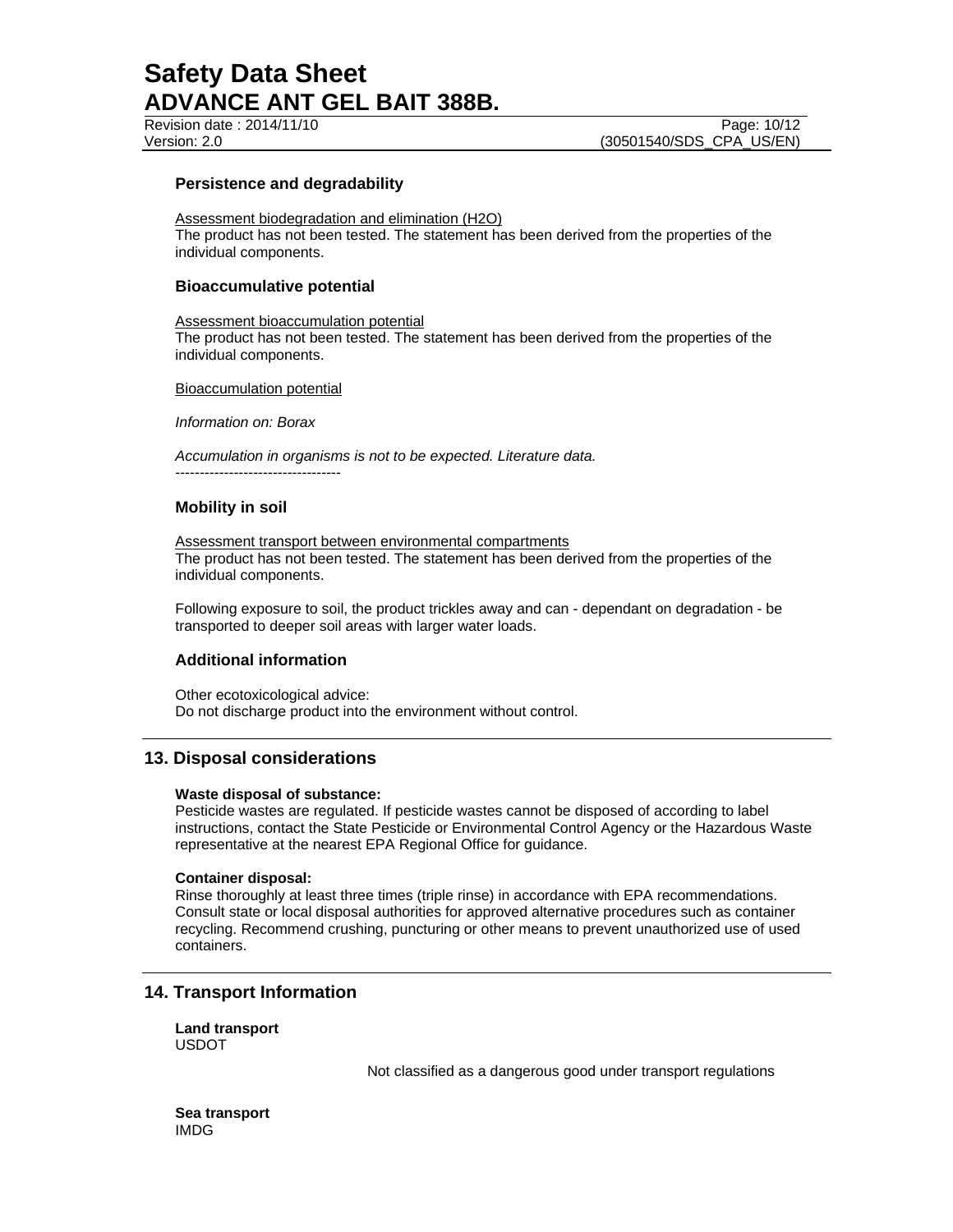Revision date : 2014/11/10 Page: 11/12 Version: 2.0 (30501540/SDS\_CPA\_US/EN)

Not classified as a dangerous good under transport regulations

**Air transport** 

IATA/ICAO

Not classified as a dangerous good under transport regulations

## **15. Regulatory Information**

#### **Federal Regulations**

**Registration status:**  Chemical TSCA, US released / listed

Crop Protection TSCA, US released / exempt

**EPCRA 311/312 (Hazard categories):** Acute; Chronic

**State regulations**

MA, NJ, PA 1303-96-4 Borax

**State RTK CAS Number Chemical name**

#### **CA Prop. 65:**

CA PROP 65: An assessment has determined that there is no significant risk present.

#### **Labeling requirements under FIFRA**

This chemical is a pesticide product registered by the Environmental Protection Agency and is subject to certain labeling requirements under federal pesticide law. These requirements differ from the classification criteria and hazard information required for safety data sheets, and workplace labels of non-pesticide chemicals. Following is the hazard information as required on the pesticide label.

CAUTION: KEEP OUT OF REACH OF CHILDREN. KEEP OUT OF REACH OF DOMESTIC ANIMALS. HARMFUL IF SWALLOWED. May cause moderate but temporary irritation to the eyes. Avoid contact with the skin, eyes and clothing. Wash thoroughly after handling.

## **16. Other Information**

#### **SDS Prepared by:**

BASF NA Product Regulations SDS Prepared on: 2014/11/10

We support worldwide Responsible Care® initiatives. We value the health and safety of our employees, customers, suppliers and neighbors, and the protection of the environment. Our commitment to Responsible Care is integral to conducting our business and operating our facilities in